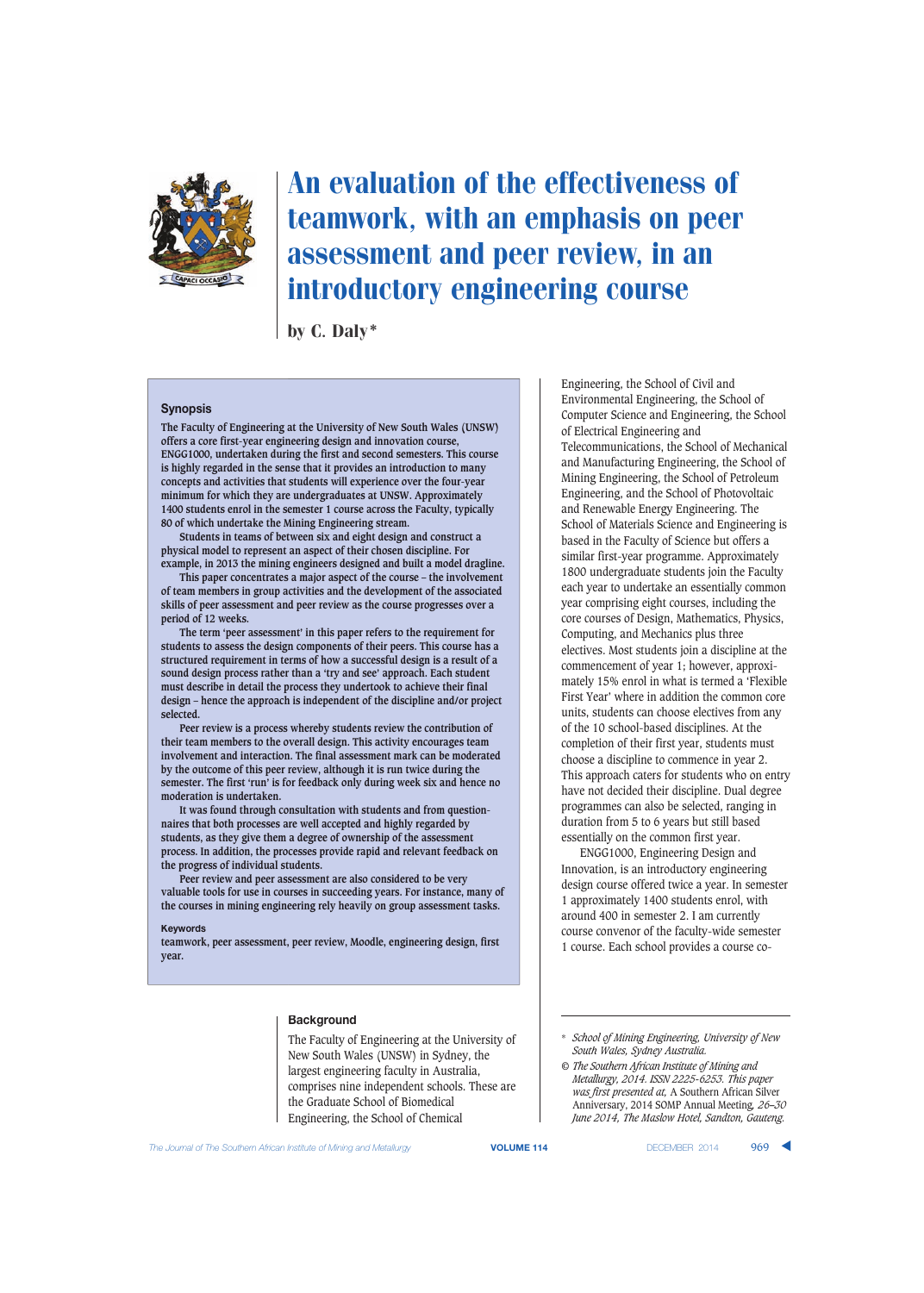ordinator for the design project they offer. Projects can range in size from 40 to 270 students. There are 14 projects offered by the 10 schools. The course runs centrally for the first 2 weeks and then for 10 weeks it moves to the school level.

### **What does ENGG1000 set out to achieve?**

Many tertiary institutions offer a similar course in year 1. The value of such a course in introducing students to engineering design is well recognized. For example, the University of Queensland offers ENGG1100, which operates in a very similar manner but with slightly less numbers. However, the major difference is that the course is centrally managed for its duration rather than schools managing their own projects. This approach is advantageous from an administrative point of view, and also promotes more cross-disciplinary interaction. Students choose from a small number of projects managed centrally. In addition, students attend common lectures each week – a distinct advantage compared to UNSW where lecture theatre capacity limits this. Other examples of successes in this approach include the Multidisciplinary Design Project at the University of Twente (UT) Netherlands (Vos *et al.*, 2000) and in the USA at the University of Tennessee (Parsons and Klukken, 1995), where a similar course was developed to impart the core engineering values of being complete problem solvers, innovators, and the ability to collaborate with peers in solving a team-based problem.

The other major reason for ENGG1000 relates to personal development. The ability to function as a member of a team is today considered an almost essential requirement at university and in the workplace, especially in an engineering discipline. However students often enter year 1 of university with little or no experience of team membership (Dutson *et al.*, 1997) and can find the whole process quite daunting. However Dutson also comments that this inexperience can lead to poor leadership, poor communication and procrastination, internal conflicts *etc*. As I will show later, this does not appear to be the current case with ENGG1000. Maybe it is because the Australian high school system has changed over the past 20 years. From personal communications it appears that team and group work is quite common in Australian high schools. It could also relate to the structure of the ENGG1000 groups: a team leader is appointed who is committed to being a team leader. The appointment of senior undergraduate students as mentors, rather than academics, often means that a closer relationship develops between

mentor and team members not only due to the similarity in age, but mentors are seen as colleagues rather than lecturers. However this does not mean that issues and conflicts do not arise. They do, but from my experience in limited numbers and often relating to group members having commitments that limit the time they can devote to their project. All team meetings are scheduled at mutually convenient times so that team members should be able to attend.

In addition, a very successful outcome of this approach to experiential learning is the wealth of feedback that is available from team interaction, from the peer assessment, and the peer review tasks (McAlpine and Reidsema, 2007). It has always been recognized that feedback to students is an essential aspect of the learning process, but is something we do not do well.

#### *Learning outcomes and accomplishments*

The learning outcomes of this course are quite extensive and include the requirement that students:

- Be familiar with the process of engineering design and the use of design methods for defining an open-ended design problem, generating alternative conceptual solutions, evaluating these solutions, and implementing them
- ➤ Understand the basic elements of project management and be able to plan and schedule work activities in accordance with standard practice
- ➤ Understand the dynamics of collaborative teams and how to work effectively within a team to accomplish tasks within given deadlines
- ➤ Be able to organize, conduct, and record engineering meetings
- ➤ Be able to effectively convey thoughts and ideas in an engineering design report
- ➤ Be able to understand the issues of quality, safety, diversity, and equal opportunity as they apply to university and professional life
- ➤ Understand the roles and responsibilities of a professional engineer.

#### *Learning outcomes and the assessment framework*

ENGG1000 has been designed to ensure there is equivalence and alignment between the implementation of the course by the various schools. Each school operates within an agreed framework of learning outcomes as indicated in Table I. The

| Table I<br><b>Flexibility of learning outcomes within schools</b>                                                   |           |  |
|---------------------------------------------------------------------------------------------------------------------|-----------|--|
| Learning outcomes                                                                                                   | Weighting |  |
| Development of engineering design skills for creative solutions to open-ended problems                              | 30%-50%   |  |
| Communication skills in technical report writing, graphical communications, and experience in public presentations. | 30%-50%   |  |
| The development of teamwork and project management skills.                                                          | 10%-30%   |  |
| Information gathering and evaluation skills to support the design process                                           | 10%-30%   |  |
| School-selected discipline knowledge component                                                                      | $0 - 20%$ |  |

▲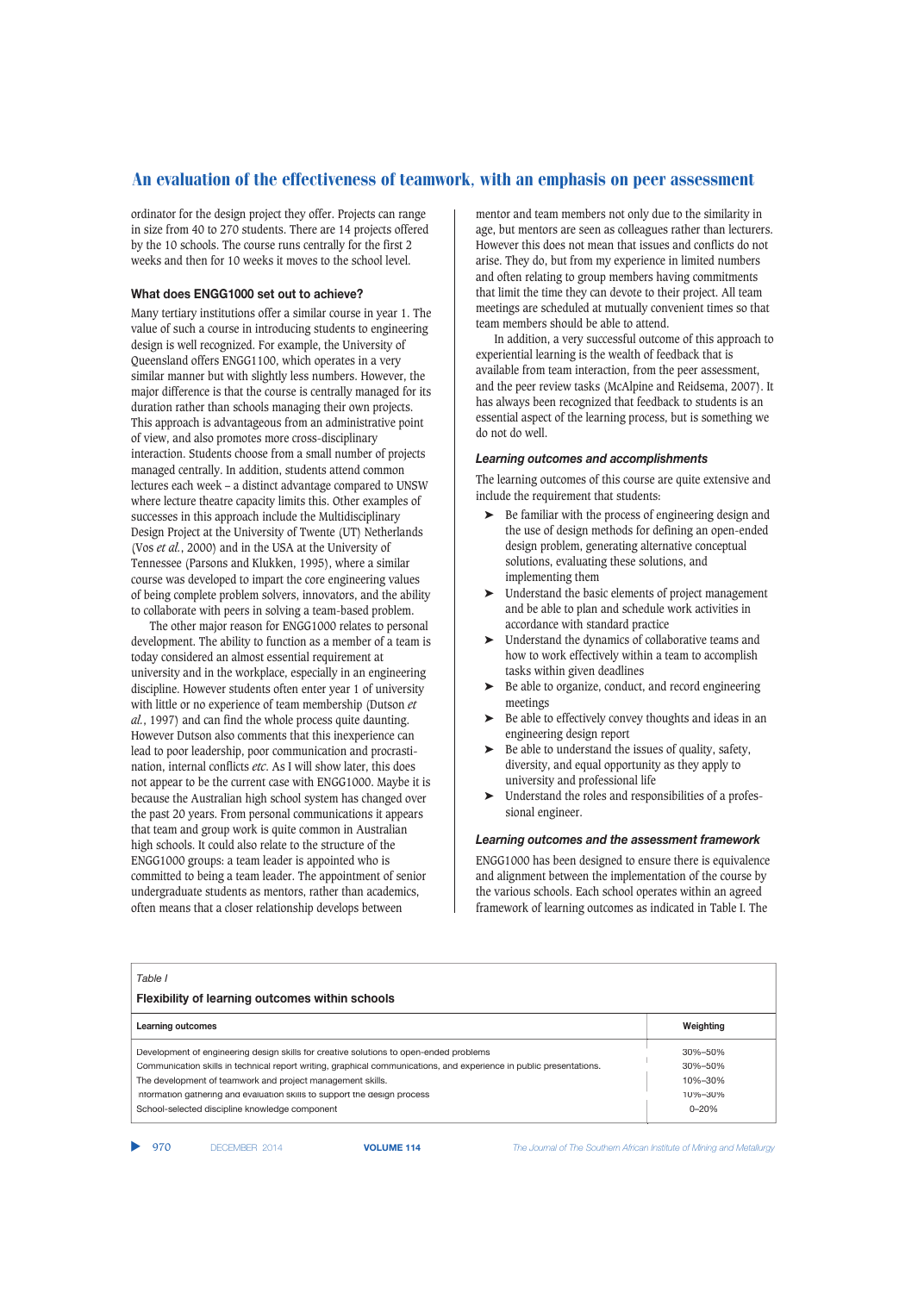course convenor provides administrative support to each school, which is able to modify its offering up to a maximum of 20% in line with the school's own preferences or expertise.

After completing one week of introductory classes, students select one of 14 projects offered across the Faculty. Students are encouraged to choose a project outside their selected discipline. For example, a Civil Engineering student could choose the mining project and a Mining Engineering student the civil project. A cross-discipline approach is quite appropriate to this type of course and also provides a basic experience of another discipline, which is particularly important for students enrolled in the flexible first year and who are required to make a discipline selection at the end of year 1.

From the above it is clear that this course emphasizes teamwork, communication skills, and an introduction to what engineering is all about. Irrespective of the project chosen, these skills are developed and each student is able to easily change disciplines at the completion of year 1.

#### *Structure of the course*

It is a challenge to provide an introductory or welcoming lecture to 1400 students on their first day at university. Our largest lecture theatre holds 1000 students. We have experimented with a few ways of lecturing to all students at one time. One attempt involved the video distribution of the main live lecture to other locations on campus. This entailed many challenges, including technical issues, and was used only once. Such an approach distances the student from the presenter.

As a potential solution in 2013, two theatres that hold 1000 and 500 students at the same time were used. This approach meant the duplicating of the material presented. For example, I would take the larger lecture and a colleague would take the other using exactly same Powerpoint slides. Students were required to enrol in one of two classes with associated locations to ensuring not all arrived at the same venue. Overall, this was quite a satisfactory approach and will be used again.

#### *The first challenge – impromptu design*

The overall philosophy of Engineering Design and Innovation is to generate scenarios in which students must work together in small teams with the ultimate aim of not only producing quality group submissions, but also to gain experience in working together and becoming comfortable with assessing the quality of their peers' work and contributions to a task.

The initiation into the basics of teamwork to achieve a common goal commences in week 1 with an impromptu design exercise. This task requires all 1400 students to be involved. A three-hour period is set aside and 30 classrooms booked. There are 700 places available for one hour to create a design and then to demonstrate the design to a judging panel. Students work in groups of eight. The groups form spontaneously as they enter the classroom. Each classroom has two or three staff to supervise the process and present the design brief for the first time.

## **The design brief for semester 1, 2013 – water tower challenge**

*You are a team of design engineers and have been appointed by your engineering firm to prepare a bid for tender of a new multi-million dollar development being put up by 'Sydney Power'. The development is to design a fully sustainable water tower/reservoir capable of holding a large volume of water at a high elevation, which is pumped up during day using a solar powered pump. It can be used as a back-up power source during peak energy usage times or power outages by releasing water into a lower reservoir and past a turbine. The mechanical energy from the flowing water is transferred into electrical energy and diverted back into the main power grid. This is important as a coal-fired power station requires around a week's notice to adjust its power output to meet demand.*

*To design and build a scale model (1:100) of the water tower structure capable of supporting/holding 100 marbles (water) for 10 seconds. Your aim is to build the tallest structure in order to produce the most potential power from your design. Emphasis will be placed on an innovative design, the aesthetics of the design and the overall performance of the structure under loading. Be aware that your tower must have some way to hold the marbles. The tallest tower to support the most marbles for the specified time wins!!'*

Figures 1 and 2 represent a typical group working on building the tower from a range of 'materials' provided. Figure 1 shows the materials provided including paper cups, drinking straws, 'paddle pop' sticks *etc*. Each team is provided with the same materials and project specification.

A brief online survey was held after the completion of the task, in which students were asked to rate their experience. The responses (Figures 3 and 4) are quite positive. The day is hectic and there are always challenges. One of the main issues is that despite considerable reinforcement, students still do not know where to go on the day. This means that some students are often late, and timing is very important as they only have 50 minutes to complete the task. Another issue has been congestion at the testing 'station' due to the number of teams arriving simultaneously to be assessed. Next time we will arrange for more assessors.

#### *Team Builder*

Once all students have selected their project, most schools then require access to a Moodle application – Team Builder. This application is basically a very brief survey – it asks questions relating to an individual's experience with hand tools, teamwork experience, interest in being team leader, writing ability *etc*. The resulting data is used to create groups that have an appropriate mix of skills. This approach is regarded an improvement over the more common random assignment of students to groups. Hence by the second class of week 2 all students are assigned to groups and are asked to meet. When students arrive at this class they are moved into their groups and a mentor is assigned. A mentor is typically a senior undergraduate student who is paid an hourly rate and meets with their group for an hour or two each week.

**The Journal of The Southern African Institute of Mining and Metallurgy <b>VOLUME 114 VOLUME 114 DECEMBER 2014** 971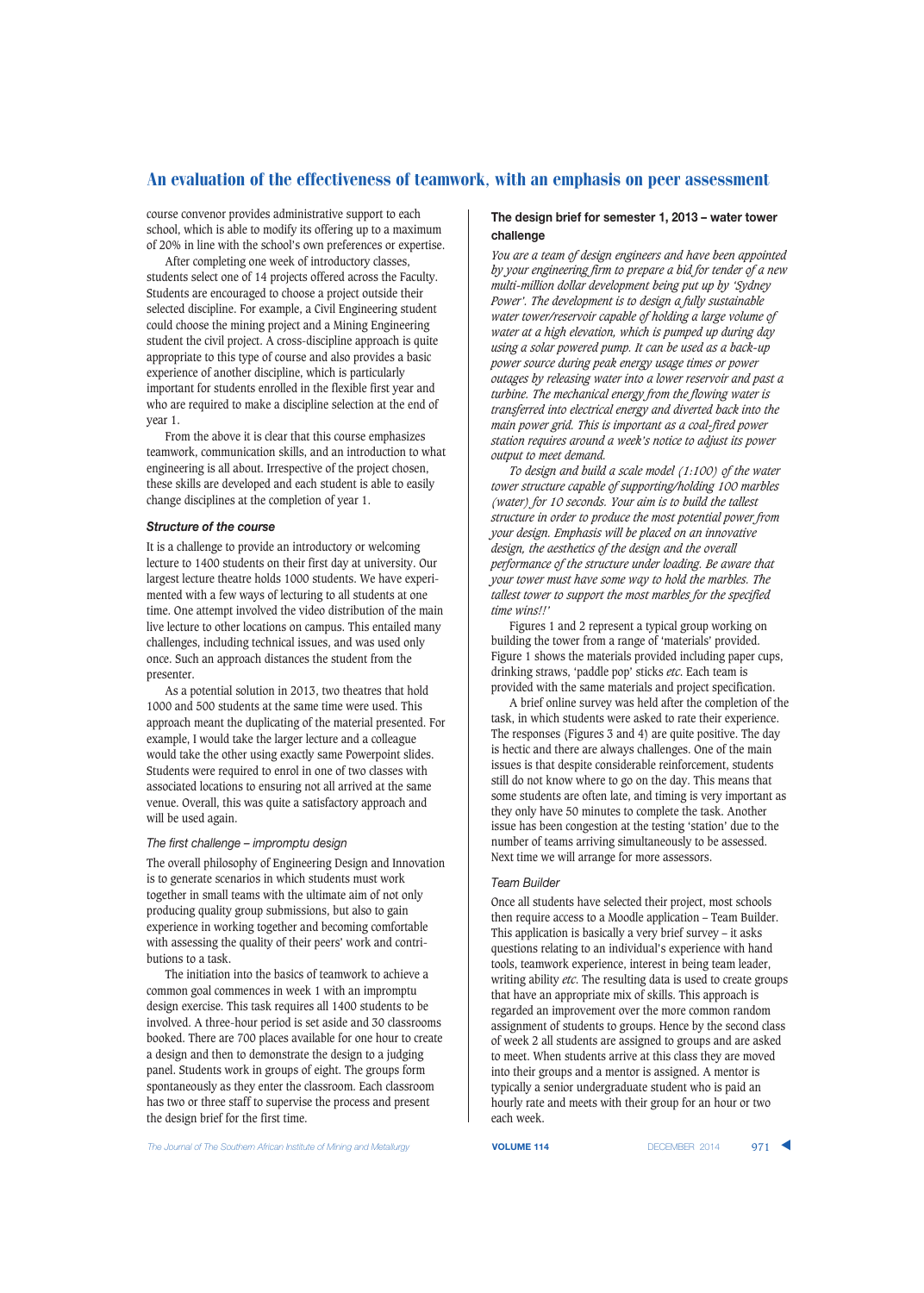

**Figure 1—The design phase**



**Figure 2—The winners**

Mentors are appointed to act as guides during the design process. They are not meant to give suggestions or assist in the construction of the model, but provide support from their previous experience, and are able to comment on the path that the team may wish to follow and provide guidance if the group is not working well together.

## *A structured overview of the design process*

It is widely accepted that engineering design is a systematic process of analysing the problem, creatively considering a range of potential solutions, then evaluating the solutions in relation to the requirements of the task until a final solution is reached (McAlpine and Reidsema, 2007). In ENGG1000 the design process is completed in a series of phases throughout the semester (Figure 5):

- Phase 1 Formulating the problem to identify the range of aspects of the task that may be investigated further. This leads to a statement of the design problem
- Phase 2 Conceptual design generating a range of design concepts for solving the problem
- Phase 3 Evaluation critique and evaluate the proposed concepts to select the best solution
- Phase 4 Detailed design refine the solution and consider implementation issues
- Phase 5 Implementation building and testing the design prototype.

The first three phases involve peer assessment where a student submits their own contribution to each phase. The student then self-assesses their assignment. In addition,

| (1) Please rate your experience today with the Impromptu Design activity |              |
|--------------------------------------------------------------------------|--------------|
| - Excellent - had a great time:                                          | 80 (43.72 %) |
| - Very good - minor problems:                                            | 74 (40.44 %) |
| - OK - but some issues:                                                  | 24 (13.11 %) |
| - No comment:                                                            | $\circ$      |
| - Not a good experience:                                                 | $3(1.64\%)$  |
| - Disappointing:                                                         | $2(1.09\%)$  |

**Figure 3—Feedback on the impromptu design activity**



#### **Figure 4—Typical feedback from the exercise**

▲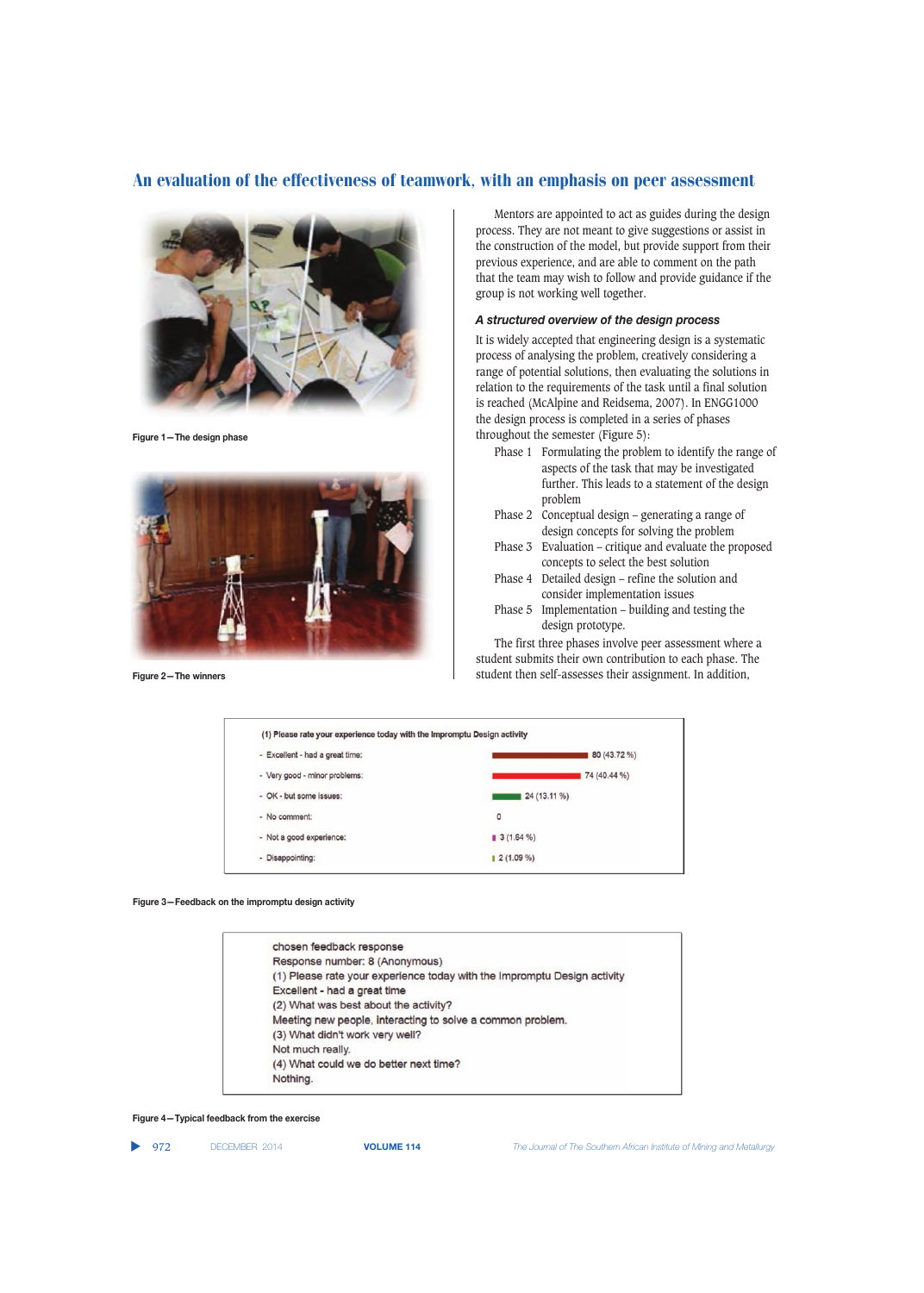Phase 1. Formulating the problem to identify the range of aspects of the task that may be investigated further. This leads to a statement of the design problem

Phase 2. Generate a range of design concepts for solving the problem.

Phase 3. Critique and evaluate the proposed concepts to select the best solution.

Phase 4. Detailed design - refine the solution and consider implementation

issues.

Phase 5. Implementation building and testing the design prototype.

**Figure 5—The phases of design – the learning portfolio**

three randomly selected students assess the submission. Each phase has an assessment value of 7%, 80% of which comes from the averaged assessment of the three peer assessors and 20% from the 'effort' a student puts into the peer assessment – including feedback *etc*. The assessment stage of each phase takes approximately one week. This means that quality feedback is received quite rapidly.

#### **Why peer assessment?**

As this course progresses the active involvement of the students in the assessment increases. It becomes a very student-centred approach to design, which in many cases is quite appropriate as the course is all about exploring potential designs as well as how to achieve the selection of a final design. It is experiential learning. There is no pre-determined answer – students will reach a conclusion at the end of week 12. They will have presented a final design and gained from the experience of developing this final design. The process can be chaotic at times – individuals have their own ideas on what is a good design but it is the team's responsibility to put forward a methodically evaluated design that will have the best chance of success. The process is also staged in a way that each student must contribute to the team and to the team's project each week. There is no easy way to avoid responsibilities. The success of the project depends on the contribution of all team members. In addition, each week a student must complete a reflective diary entry via a Wiki to document their contribution for all team members to see.

This course was originally developed to provide a unique learning opportunity for students entering into the first semester of year 1 engineering. Besides this course, students enrol in more traditional courses including mathematics, physics, and an introduction to discipline course. The latter courses essentially operate by requiring individual assessment tasks to be completed. However, it was felt that more realistically, students will be required to operate in teams or groups in the later years of their studies and in their eventual workplace. ENGG1000 was planned not only to provide an introduction to the design process, but also to introduce students to teamwork and give them an understanding of the assessment process. Along with this, of course, is the added advantage of a unique opportunity for peer feedback. Lack of meaningful or timely feedback is considered one of the major concerns of students. Timechallenged academics often do not return adequate feedback to students. Often a student will gain, say, 8/10 for an assignment without any comments on why (Race, 2001).

There is considerable literature available on peer involvement in the design process – most of which is quite positive in terms of the students' and the teachers' experience. Phil Race is regarded as one of the experts in this field. Towards the end of this paper I present data gained from a recent survey of students. It is important to state that assessment is according to a rubric. A rubric is made available to all students very early in the process, allowing them to prepare their assignment along the lines of the rubric with clear knowledge that it will be self- and peer-assessed. This removes any concern or confusion over how an assignment will be assessed and at least provides the basic feedback that students will receive.

#### *What are the advantages of peer involvement?*

There are many advantages of this approach discussed in the literature, but I consider the most important being the fact that it involves the students in the whole process of completing, submitting, and reviewing an assignment. It gives them more ownership of their learning. It promotes the concept of deep learning as opposed to surface learning – reflection is basically forced on the student. It appears that students are more concerned that another student will see their work compared to their lecturer seeing it, and they undertake more effort so as not to be potentially embarrassed (Kennedy, 2005)

I feel that a major component of the peer assessment process is the associated self-assessment task that I include in all similar assessment tasks. This really requires a student to focus on their own contribution before assessing what their peers have submitted. This activity further involves students in the assessment process and hence the learning process (Gibbs and Simpson, 2004).

In addition, a student can undertake the peer assessment process in their own convenient time, in a suitable place where they can essentially spend as much time (within reason) as they wish completing the assessment task. Hence I really see the advantage of the online assessment process as opposed to a more public class-based environment. From my experience, students in an online environment give thoughtful and detailed feedback because it is what they would like to receive themselves. This is of course, not always the case as there are those that resist this form of participation.

The following comments highlight the strength of this approach.

*The Journal of The Southern African Institute of Mining and Metallurgy* **VOLUME 114** DECEMBER 2014 973 ▲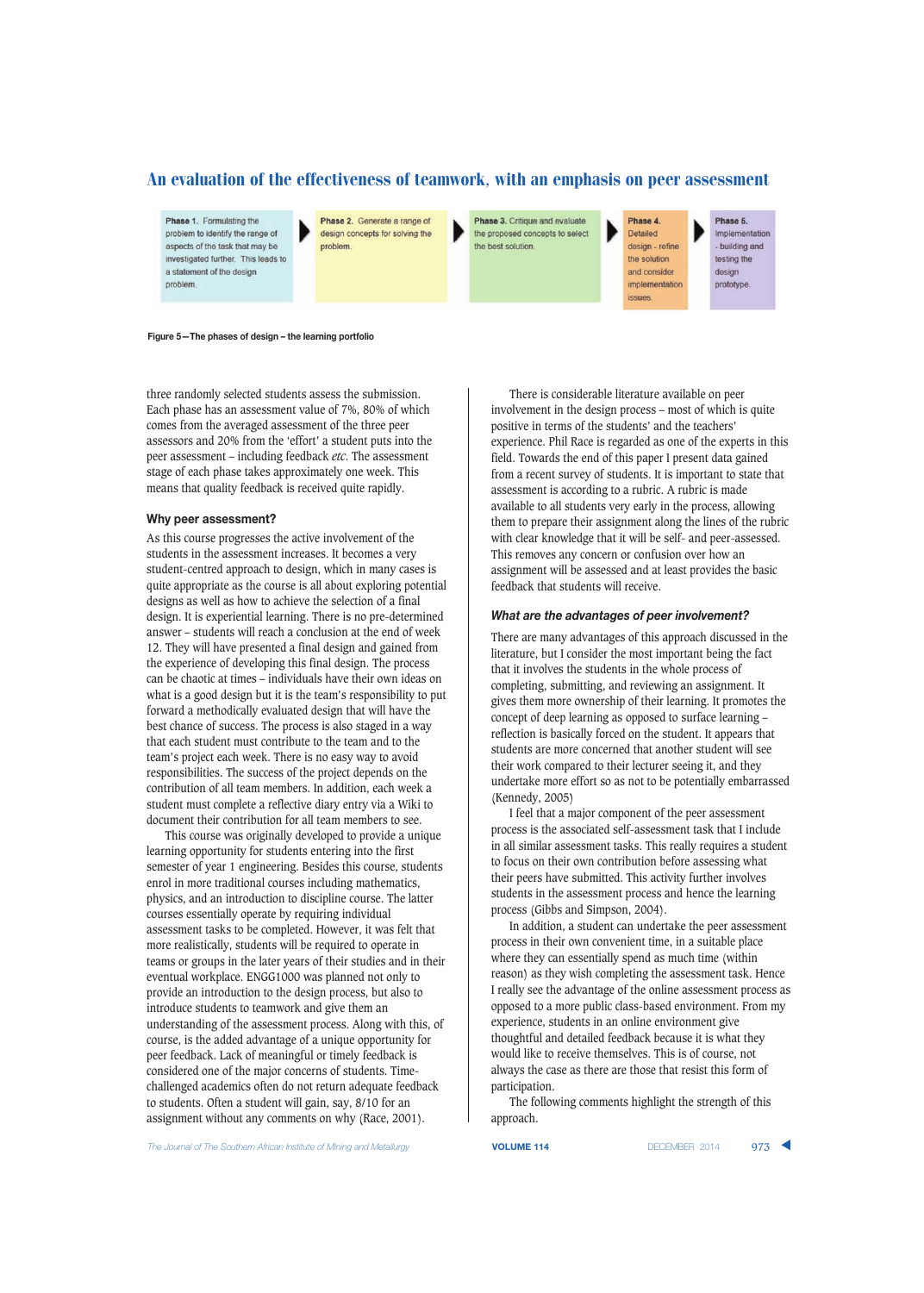#### **From a current student:**

*Please give me good marks I need this omg I'm failing please help me please*

## **And this response from a peer:**

*'Nice title. Unlikely to work for actual examiners, but as this is peer-assessed it's easy to see how you thought it was worth a shot. Rather than just giving you good marks though, I thought I'd be honest but fair and help explain why you might be "failing", which is probably more useful for you in the long run anyway. Results section was good. Individual work bit covered how you discerned between design ideas, however you didn't mention your design goals and how you decided which goals were the most important. Without that it's hard to tell what criteria you used to judge which designs were better than others.'*

However, the detractors will say that assessment is a lecturer's responsibility, they know best and are able to assess all students independently. Students will also say that they are not able to assess. However, as I have often discovered, if the process is explained carefully and the support to undertake the assessment is provided via a rubric, students are more accepting, especially when they realize that the feedback they will receive is rapid and beneficial. It is important that the contribution towards the final assessment for the course is reasonable. I recommended and use 21% for the three phases in this course, and this is probably a maximum for this type of course.

Phase 1 as an example

The following is the information provided to the students regarding phase 1.

*For this module, individually and in teams, you will develop a working problem statement that will guide your decision as you progress through the design process. There are many structured approaches to formulating the problem – a number of these approaches are described in Chapter 3 of Dym's Engineering Design textbook. In preparation for the first Learning Portfolio exercise, you will use one or more of the techniques outlined in Chapter 3. These include questioning the client (ie the authors of the project brief or their representatives) and brainstorming.*

*Individuals will develop problem statements along with objectives (goals) and constraints. Then teams will use techniques described in Chapter 3 to refine the tentative problem statements, resulting in one working problem statement for the team. In the Learning Portfolio entry, you will reflect on this activity.*

## *Individual task*

*Read the relevant sections of the text (Section 3.1 as well as Chapter 1 and 2 if you haven't read them already). Develop your own tentative problem statement, including objectives and constraints.*

## *Group work*

*1. Present your refined problem statement to your team. Note their feedback or suggestions.*

▲

- *2. Break into a few subgroups of 2-3 and select a problem statement that was not written by a member of the subgroup. Use brainstorming or another method to refine the problem statement.*
- *3. As a team, write a working problem statement. Note the date and time and put a big red box around your problem statement. Later, you can reflect on your first attempt at a problem statement.*

*Be sure to note the date and time, as well as the names of the participants, for your entries.*

## *Follow up assignment*

*When your team has finished the above activity you are ready to do the Phase 1 Portfolio submission detailed in the Project Plan.*

- ➤ *Learning Portfolio Phase 1 submission—Length: 500 to a maximum of 800 words.*
- ➤ *Results—Write the team's problem statement.*
- ➤ *Reflection—Consider how your thoughts and ideas about the project have developed during the problem statement phase of the design project. Include the following headings in your reflection of the process.*
- ➤ *My original problem statement—Include under this heading your original statement, what you understood about the problem statement process and how effective was the way you developed your statement.*
- ➤ *Team problem statement refinement process—Include how your team went about this process and how effective the process was in helping the team members develop their ideas.*
- ➤ *What I learned about design and teamwork?—Include in your reflection:*
	- *how you think the team will approach the design problem and*
	- *what experience and ability to learn do you have that will help you to make a positive contribution to design and teamwork*

## **How is the student assessed?**

- ➤ *Criterion 1*—Does the student clearly show a good understanding of the techniques available and explain how the technique was used to generate a problem statement?
	- $O$  No
	- Yes
- ➤ *Criterion 2*—Does the student include a description of the group's application of a recognized approach to the development of a problem statement?
	- O None
	- One
	- More than one
- ➤ *Criterion 3*—How clearly does this student demonstrate an understanding of the problem statement process and the techniques as applied by the student and the group?
	- Limited understanding and application
	- Reasonable understanding and application
	- $O$  Clear understanding and application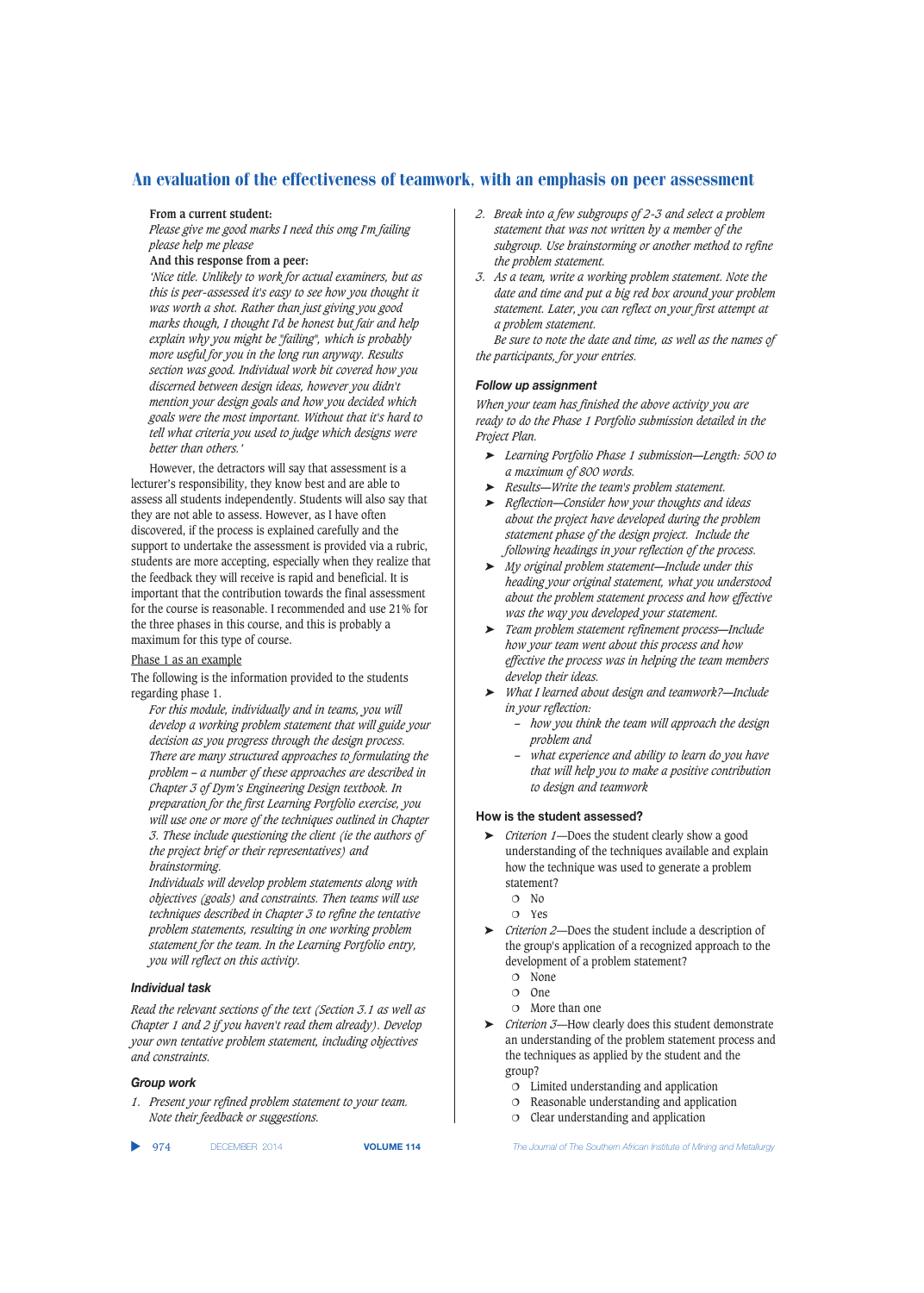- ➤ *Criterion 4*—Does the student appear to have learned how to contribute to the team process and how to help the team to be effective?
	- Limited understanding and application
	- Reasonable understanding and application
	- $O$  Clear understanding and application
- ➤ *Criterion 5*—Rate this text from 1 to 10. (With hindsight this could have more detail).

#### *Typical feedback*

*'Overall this was an excellent portfolio as all sections were answered clearly and were direct to the point. You demonstrated a deep understanding of the problem statement, however it was too specific rather than having an 'outline' like you mentioned'.*

A great advantage of this approach is that students receive very rapid feedback (usually within a few days of submission). A student's final mark is determined by the average of three assessments. The total mark for this task is 80% of the final average assessment plus a 20% component for assessing three other students. This 20% is determined by how well the assessor assessors a peer's submission compared to how well they assess three exemplar submissions previously assessed by the lecturer.

#### *Student opinion on peer assessment*

Even though 1400 students were enrolled, not all schools agreed to make use of peer assessment in this course. Of all the schools involved, only one school did not. This meant that approximately 1000 students undertook the peer review task. This was the first year it was run as a Moodle module. There were a number of technical issues as our installation of Moodle had problems handling 1000 student submissions. Technical issues always produce a bit of a negative response to an otherwise good idea. Overall I am happy how it went – I did, however, have to intervene and assess a few submissions myself. A very few students unfortunately did not take the task seriously. In addition, each school was responsible for introducing the task and presenting essentially the same introduction to the task. This did not necessarily happen as I had planned.

I received a number of responses to a brief questionnaire. Some of the more favourable responses are as follows: *(Q7) Please provide some feedback on what you thought was good about the peer assessment exercise.\**

It gave me a very good assessment of my own marking standards, allowing me to be more objective about the tasks requirements in the future.

*(Q8) Please provide some feedback on what you think we can do better next time.\**

Clearer instructions; I thought that the problem statements i was reading for my exemplars were for a completely different task, and this led to confusion.

*(Q10) I am really enjoying the group work component of this course.\**

Agree

There were other similar comments regarding the lack of clear explanations.

*Q7) Please provide some feedback on what you thought was good about the peer assessment exercise.\**

It allowed me to gain an idea of how others approached an objective in comparison to one another and myself.

*(Q8) Please provide some feedback on what you think we can do better next time.\**

Explain the purpose of peer assessment clearly.

*(Q10) I am really enjoying the group work component of this course.\**

Agree

However, the group work is almost universally supported by students.

A further two responses are summarized in Figures 6 and 7.

Some more of the comments regarding the value of peer assessment need reviewing, but I feel that the response relates to a lack of information provided on this. The 'Agree' response is quite encouraging.

#### **The final stage – peer review of student contribution**

One of the major challenges with group work is in assigning individual grades from a group project. In general, not everyone contributes to the group project at the same level, or even in the same way. Trying to decide what marks to assign to individuals can be difficult – giving all the students the same mark is also not always fair. I believe that the group members are the best judges of this.

To counter the argument that 'group projects are not fair', as the course progresses to approximately halfway through the semester an exercise is undertaken to provide feedback on how group members are contributing to the task. The term



**Figure 6—Student comments on peer assessment**

*The Journal of The Southern African Institute of Mining and Metallurgy* **VOLUME 114** DECEMBER 2014 975 ▲

|  |  | <b>VOLUME 114</b> |
|--|--|-------------------|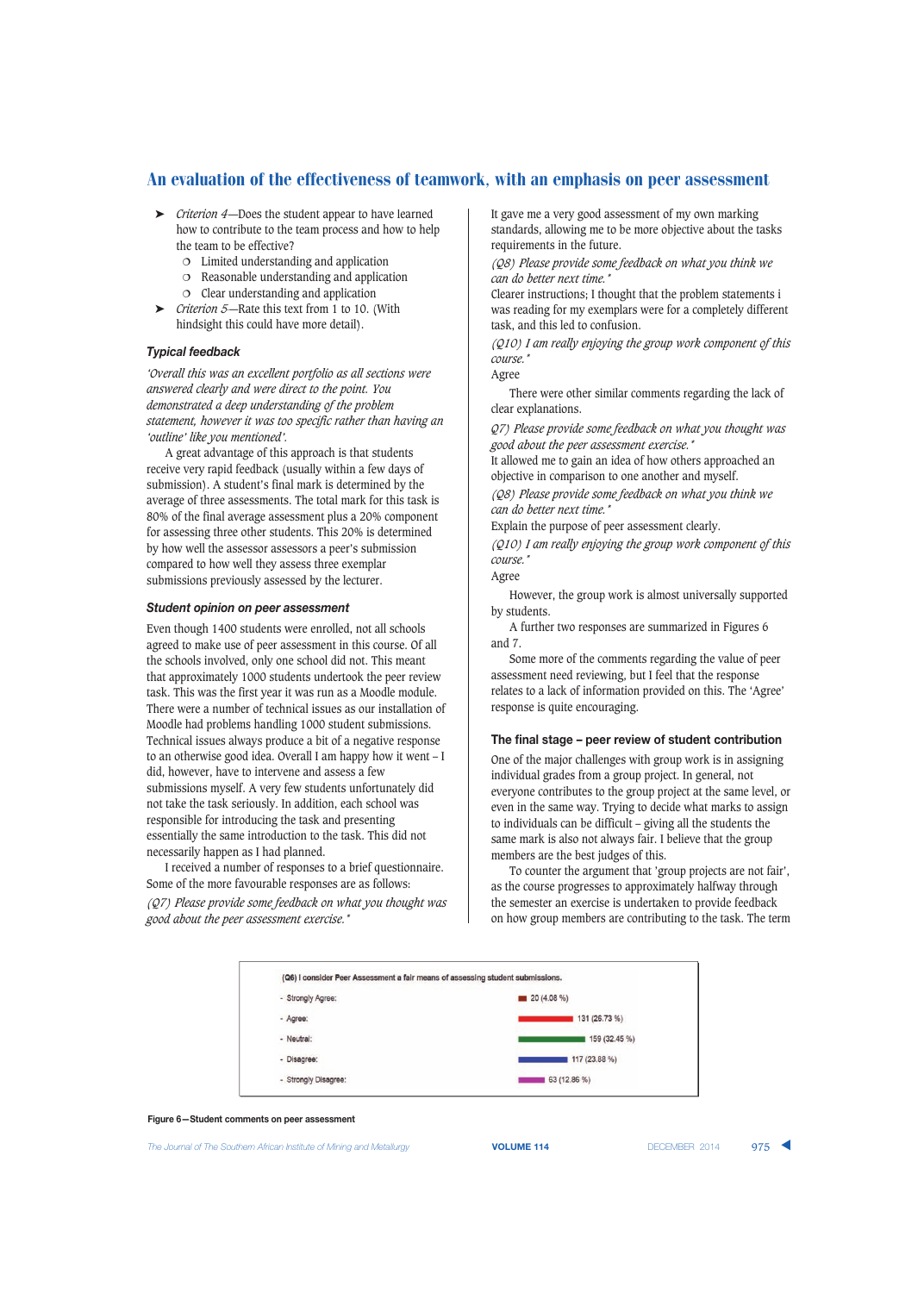

**Figure 7—Student reflections on value of peer assessment**

'peer review' is generally used to describe this task. The task is a formative task – it generally provides a very positive outcome for all involved, andcan be quite a morale booster. In this course I use a commercial site that promotes a specific peer review approach. SPARKPLUS is a web-based self- and peer-review approach that enables students to confidentially rate their own and their peers' contributions to a team task or individual submissions (Willey and Freeman, 2006)

Students are required to rate their peers on a scale from NC (no contribution) to AA (above average) as shown in Table II.

Based on the following criteria, students use a slider scale from 0-100 to input their assessment based on the following criteria.

### *Rating criteria*

- ➤ Efficient functioning of group how does the team member rate in:
	- Helping the group to function well as a team?
	- Level of enthusiasm and participation ?
- ➤ Contribution to design groups
	- Did the team member attend and participate in team meetings and complete assigned tasks on schedule?
	- Was the team member dependable and reliable in doing their share of the work?
	- Was the team member effective and valuable in accomplishing tasks and assignments?
	- Did the team member take initiative to seek out tasks and responsibilities?
	- Did the team member facilitate the team process, provide valuable direction, and motivate others?
	- Did the team member help to create a positive team experience and contribute to team morale?

Once the assessment has been completed by all team members, individuals receive a score called an SPA.

*SPA = SQRT(Total ratings for individual member/Average of total ratings for all team members)*

An SPA of 1.0 would indicate that the team member's contribution was rated as being equal to the average contribution of the team. A major divergence from 1.0 would indicate a need for further investigation to determine if there were issues within the group.

The main use of the SPA is as an assessment moderator for a group submission. For instance, with some pre-set

conditions, an individual's mark  $=$  the team mark  $\times$  the individual's SPA.

In addition, the student is asked to self-assess their contribution to the project. This second score or factor that is generated is termed an SAPA. It is calculated as:

*SAPA = SQRT(Self-assessment value/Average rating of all team members)*

This is a powerful feedback option as it compares what the student 'thinks' their contribution is with their team members' views. Again, the ideal score is 1.0.

Once the task is completed by all students the results are released. Students are aware of the implications of the SPA and SAPA scores. Table III and Table IV indicate the results for a group of eight students. Results are not returned to students if less than four students complete the task. Table III indicates that Student 2 is performing extremely well although they may be somewhat reserved in the assessment of their own input. Table III also indicates that all students except the fourth student are contributing strongly to the task. An SPA of 0.83 is quite low and indicates that the student is not performing. However, the SAPA of 1.48 indicates that they consider they are contributing far and above what the other group members believe. Such a high

| Table II              |                    |           |  |
|-----------------------|--------------------|-----------|--|
| <b>Rating options</b> |                    |           |  |
| NC.                   | No contribution    | $0 - 4$   |  |
| <b>WB</b>             | Well below average | $4 - 28$  |  |
| BA                    | Below average      | $28 - 52$ |  |
| AV                    | Average            | $52 - 76$ |  |
| AA                    | Above average      | 76-100    |  |

| Table III                                       |             |  |  |
|-------------------------------------------------|-------------|--|--|
| Sample SPA and SAPA scores undertaken in week 6 |             |  |  |
| <b>SPA</b>                                      | <b>SAPA</b> |  |  |
| 0.98                                            | 0.98        |  |  |
| 1.17                                            | 0.9         |  |  |
| 1.1                                             | 1.03        |  |  |
| 0.83                                            | 1.48        |  |  |
| 0.96                                            |             |  |  |
| 0.96                                            | 1.05        |  |  |
| 1.01                                            |             |  |  |
| 0.96                                            |             |  |  |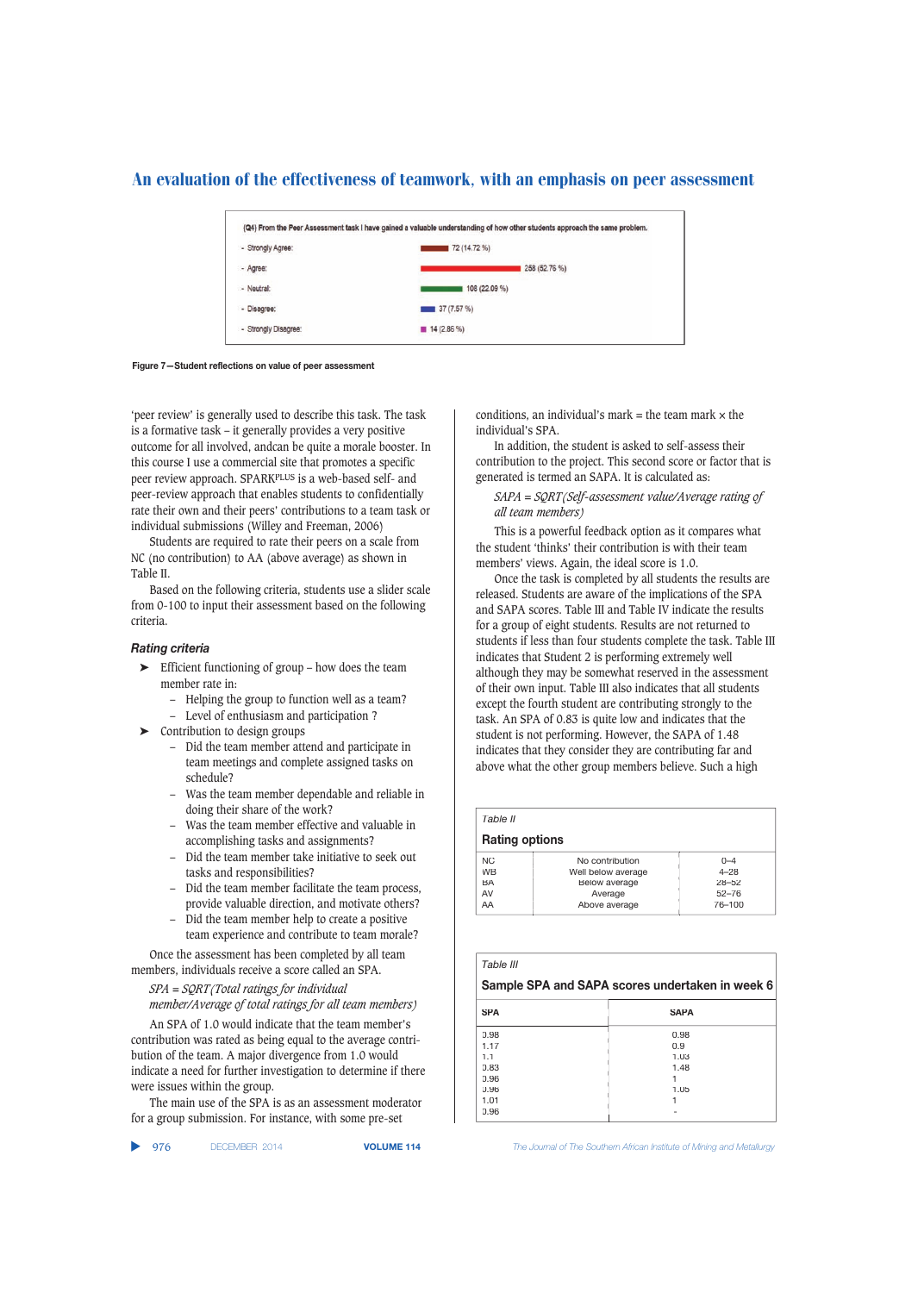*Table IV*

**Sample SPA and SAPA scores undertaken in week 12 for same group**

| <b>SPA</b> | <b>SAPA</b> |  |
|------------|-------------|--|
| 1.02       | 0.97        |  |
| 1.05       | 0.94        |  |
| 1.01       | 1.05        |  |
|            | 1.04        |  |
| 0.99       | 1.07        |  |
| 0.97       | 1.1         |  |
| 0.99       | 0.9         |  |
| 0.97       | 1.17        |  |
|            |             |  |

score could also indicate the student has just selected 100% in all categories. This student would be interviewed if the SPA was to be used as a moderator.

The feedback given by team members may also help to explain the SPA of 0.83. The team is concerned regarding the lack of involvement in the project.

- Good team member, although a higher attendance rate to meetings would be appreciated.
- Has made some solid contributions to the project and the design. plenty of experience
- ➤ Whilst not present at meetings, he still provided valuable insight and experience to the team environment.
- Did not come to many of the meetings.
- Seldom attends to the group meeting due to personal reason and hardly hear any valuable information from him.
- ➤ Gave effective suggestions on the project.

In addition the last line of Table III indicates that the student has not undertaken the SPARK assessment. The score of 0.96 is a result of their peers' review only.

As previously mentioned, all students see their own scores and feedback. It is expected that students will consider all comments and modify their contribution a little where needed. It is very rare that I need to talk to the group member.

Table IV represents same process undertaken in week 12 after all assessments had been completed. In comparison to the results published after week 6, the indication is that the group contributions have improved, although only slightly in some cases. It is interesting to note that student 4 has improved greatly, with their SPA increasing from 0.83 to 1.0 and their SAPA dropping to a more acceptable level of 1.04. This illustrates how the peer review process is received by students. The comments below on the same student also show the change in effort that appears to have been made. All feedback is released unedited, and I believe is well accepted and obviously can be a great morale booster or an early 'wake-up call'.

- ➤ Good team member, great to work with.
- ➤ Great bloke to work with, plenty of innovative ideas and experience
- ➤ Provided a wealth of experience and advice for the team.
- ▶ Provided fantastic contributions to the group.
- ➤ Contributed a lot in building of the dragline.
- Good team member, enthusiastic and dedicated.
- ➤ Great team member always sparing much time for group given his tight schedule

#### **Summary**

The data in Table III and Table IV is taken from the 2013 offering of this course. The total cohort was 79 students in 10 groups. After week 12, 77 student SPA results were compared to those obtained after week 6. Two students had been removed as their scores were incomplete. Of the remaining 77, 24 students (31%) had a lower SPA in week 12 compared to week 6. However, the average decrease in SPA averaged only 0.05 points. I am not too concerned regarding this value as 43 (56%) students showed an increase in SPA, with 10 remaining the same. The average overall improvement in SPA was 0.035. Although it cannot be formally confirmed, I believe that the increase in student involvement is a result of the feedback gained at the end of week 6. Peer review is a powerful tool and can be a great morale builder rather than a punishment tool.

Not all courses require this process to be undertaken twice in a semester. However, in ENGG1000 it is run in week 6 as a formative exercise, and again in week 12. The SPA value from week 12 is used as a moderator of a student's mark. This generally works quite well. However, situations have arisen where a student receives a very low score, or very high score that could return a final mark of greater than 100%. Typically, in each course outline made available to students before commencement of the course a limit is advised. For example SPAs are limited to between 0.90 and 1.10 in the case of ENGG1000. If a score is outside these limits I would meet with the student to discuss the issues and determine if there were any extenuating circumstances. In cases where the SPA is very low I find that other individual assessments are often completed poorly and receiving similar SPAs from other group work. This is a good indicator that the student is not coping well with the workload, and the student is encouraged to discuss their progress with a staff member.

Peer review of group work contributions has been a major component of UNSW mining courses for a number of years. Overall, I feel that peer review overcomes some of the traditional issues with group work, particularly being able to determine the contribution of an individual to an assessment task. So often group members receive the group mark, which is not always appropriate. This often promotes discontent within the group and engenders a clear reluctance to undertake further group work assignments.

A clear advantage of introducing peer review and peer assessment in a year 1 course is that students become accustomed to using both approaches in later years, when they become more important.

## **Conclusions**

This paper set out to describe initiatives trialled and present some of the challenges of continually developing and managing a course for 1400 students with a strong emphasis

*The Journal of The Southern African Institute of Mining and Metallurgy* **VOLUME 114** DECEMBER 2014 977 ▲